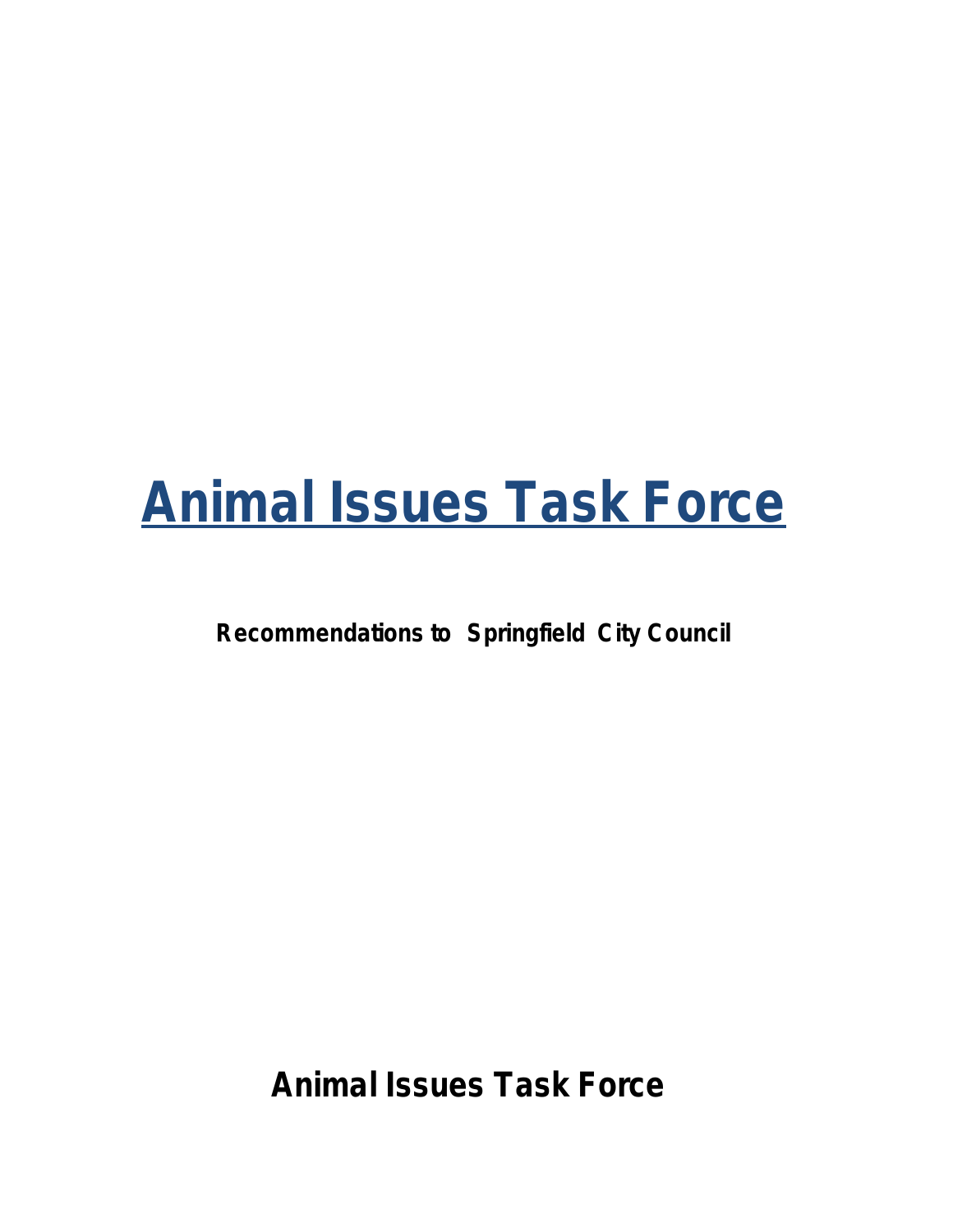### Official Charge from City Council

*The Task Force*'*s charge shall be to examine current Health Department animal shelter*  facilities, policies and procedures and recommend any changes that would improve the *level and quality of services from the standpoint of public safety and animal welfare. The review would include a determination of possible alternatives to the current shelter and recommendations as to whether the City should continue to maintain the present shelter or proceed with one or more of the alternatives. The task force should consider funding options and recommendations for funding any proposed actions(s).*

Task Force Members

**Mary Collette,** Chairwoman **Carl Woodland,** CARE Board Member **Janet Martin,** SAAF Board Member **Gwen Evans,** Citizen Representative

**Karenanne Fitzsimmons,** Board President, Humane Society of Southwest Missouri

**Dr. Alicia Mathis,** Professor of Biology, Missouri State University

**Kathleen Cowens,** Citizen Representative

**Dr. Rita Wittu,** Veterinarian

**Carrie Galvan,** Certified Professional Dog Trainer

**Dr. Dave Weddle,** City Animal Shelter Veterinarian

All materials and meeting minutes can be found online at: <http://health.springfieldmo.gov/animaltaskforce>

**To:** Springfield City Council

**Date:** Sept. 10, 2013

**Re:** Animal Issues Task Force Final Recommendations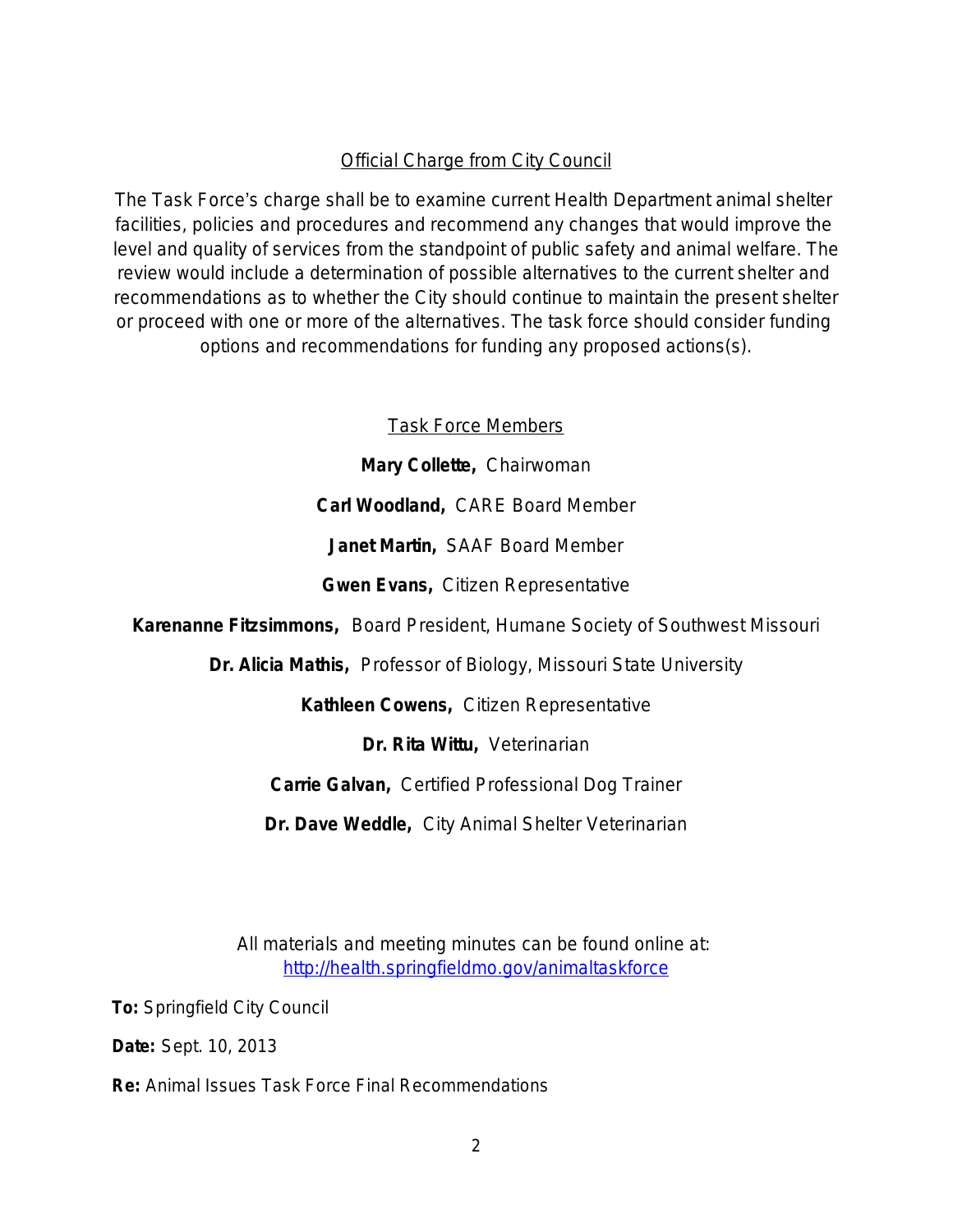Council members,

Attached you will find the final recommendations of the Animal Issues Task Force. The group was commissioned by City Council last year to examine the current landscape of the City's Animal Control services and related animal issues, and recommend any changes that would "improve the level and quality of services from the standpoint of public safety and animal welfare."

As you can see in the following pages, we found many areas where improvements could be made. We focused our recommendations into three categories: Facilities, Programs, and Policies & Legislation. Taken as a whole, we believe these changes would result in a dramatically improved landscape for cats and dogs, for their owners, and for the citizens of Springfield.

On behalf of all of the members of the Task Force, I would like to thank you for the opportunity to tackle this issue, which is far more complex than many people realize. Asking for and acting upon citizen input is commendable.

I also thank the members of our Task Force. Our group met in full or in subcommittees more than 20 times over the course of 18 months. We closely examined the current state of anima issues, the past history of animal policies in Springfield, and the best practices of communities around the world in order to reach the conclusions found in these recommendations.

It has not been easy; animal welfare advocates are not known for their passivity. While this group did not agree on everything, as a group, we are proud of and excited about our recommendations, which we present as a road map towards a new direction for our community.

You as policy makers should feel free to seek out any member of the group for further input and opinions about particular issues. We do not consider this report to be the end of our service to Council or to the citizens of Springfield.

Mary Collette

Chair, Animal Issues Task Force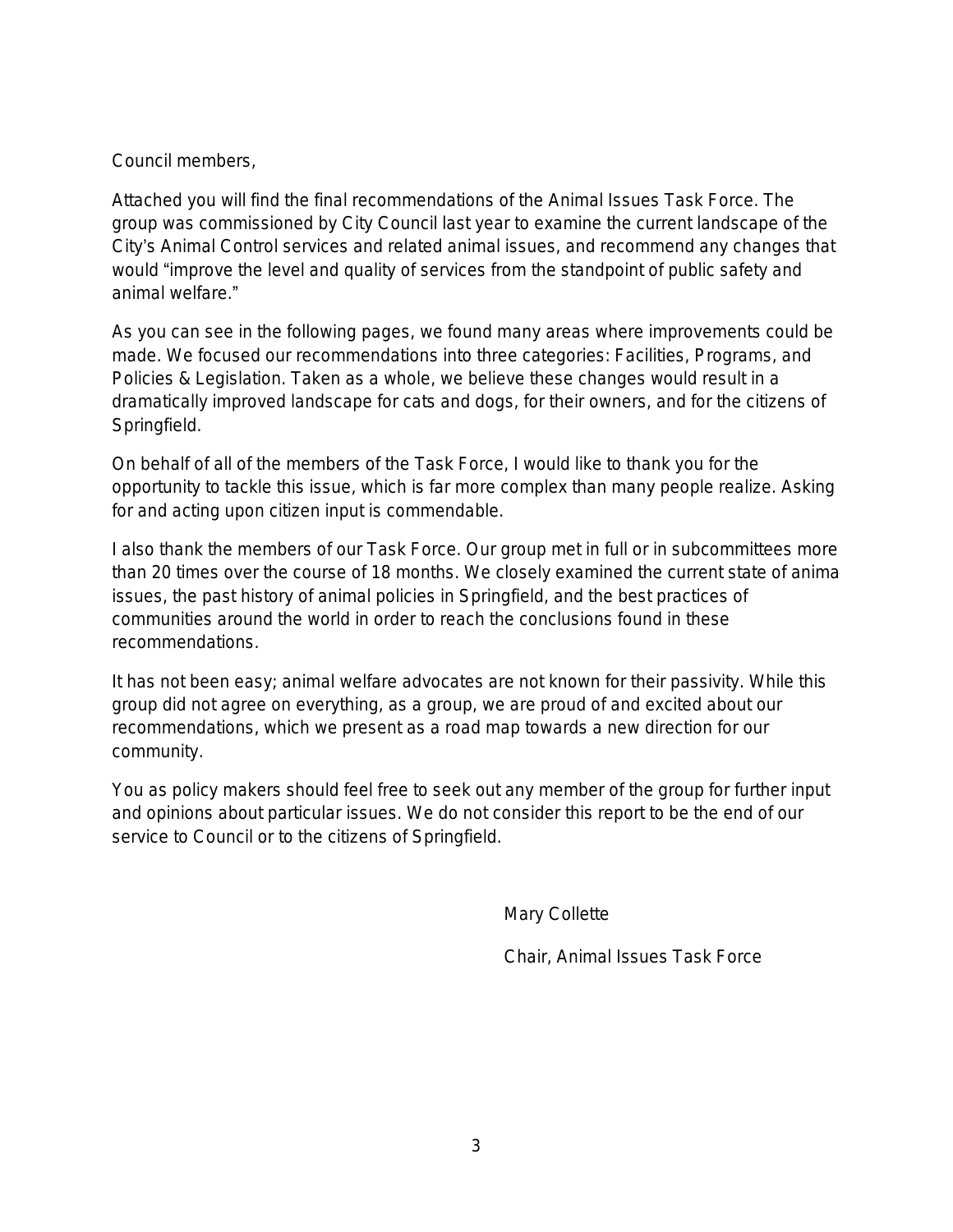# **City of Springfield Partnership to Promote Responsible Pet Ownership Animal Issues Task Force Recommendation # 1 Animal Shelter Facilities**

## *Goal: To provide the community with a larger facility that provides a wider array of programs and services than currently available in the existing facility.*

**Purpose:** The Animal Issues Task Force recommends that strategies be put in place to replace the existing city owned and operated Animal Control facility. Replacement of this facility should be completed as soon as possible.

**Rationale:** The existing facility is inadequate to meet the needs of this community. Animal Control and Welfare activities are considered a core public safety activity and are typically the responsibility of local government. We have the dual responsibility of protecting people from animals as well as protecting animals from people. Our current facility severely limits our ability to provide the appropriate level of care that our animals deserve and that our community expects. The current facility is no longer adequate for the following reasons:

- *The facility is undersized* The current facility has been cobbled together over the course of many years. We are not able to quarantine incoming animals to prevent the spread of zoonotic illness. We do not have enough space to house animals in separate kennels or cages. The property does not allow for expansion of the facility.
- *The facility is difficult to find*  The current facility is located adjacent to Fulbright Springs and the Police Department firing range. Most citizens do not know where our facility is located and often confuse our facility with that of the Humane Society of Southwest Missouri.
- *The facility is located in the flood plain* The facility has flooded on several occasions and staff has been trapped on both sides of the bridge leading to the location. Fortunately, no animals have been harmed during these flood events.
- *The current facility does not allow for adoption to occur from the shelter*  Because of the size and design of the current facility, we are unable to facilitate adoptions to the public. Shelter staff has found workarounds by partnering with rescue agencies to place animals in forever homes, but providing adoptions from our facility could provide another piece to the rescue puzzle.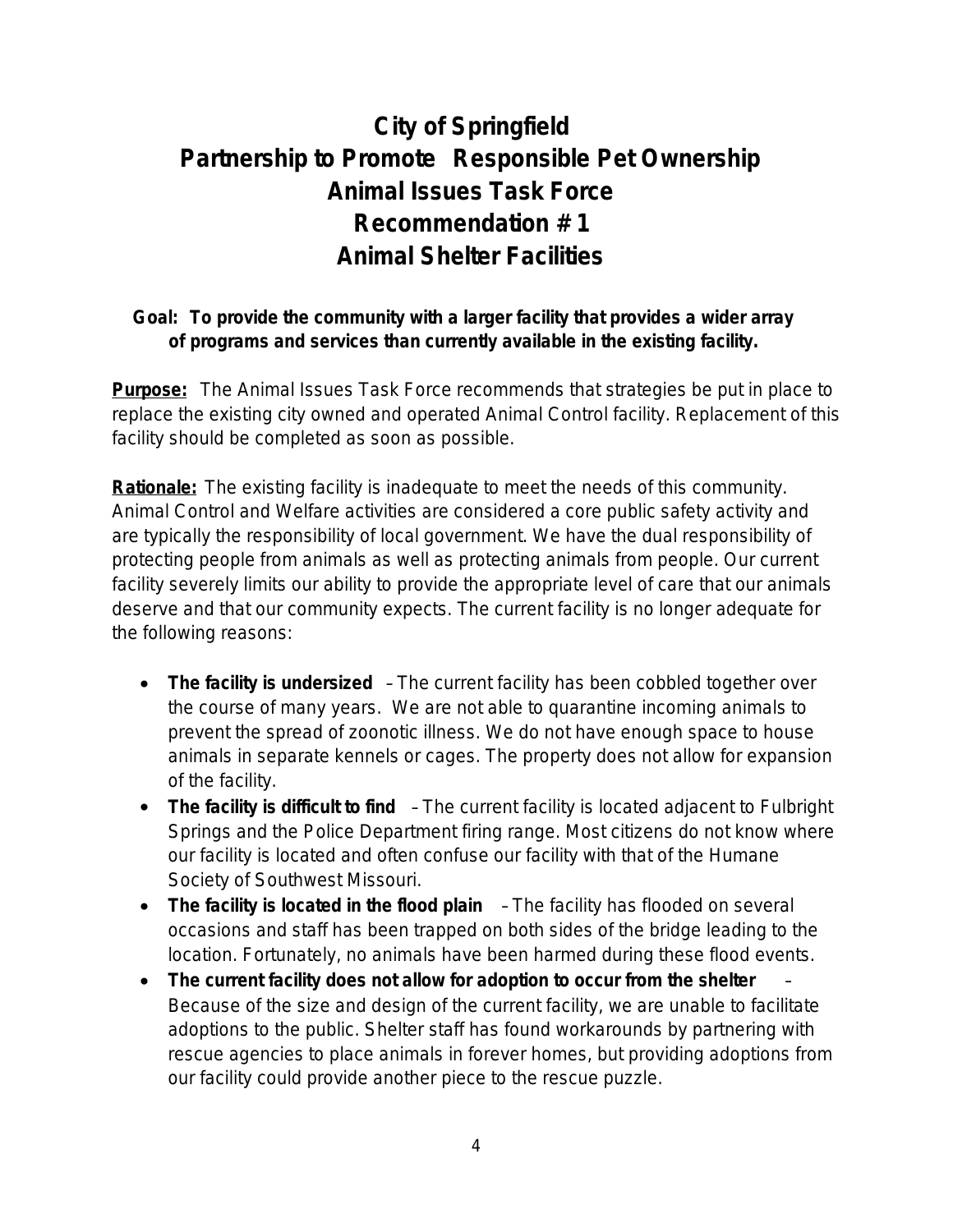- The facility is difficult to clean and maintain Technology has progressed significantly on facilities over the course of the last several decades. Better air handling equipment would help with smell issues and disease transmission and appropriate flooring would be easier to clean and maintain.
- *The facility does not provide outdoor exercise space for animals*  One significant challenge at the current facility is the lack of exercise space. On occasion, we will hold a dog under court order for an extended period of time. We have no exercise space for such animals and do not have appropriate space to construct one.

**Solution:** The Animal Issues Task Force would like to recommend that a new facility be built and that the following components be strongly considered:

- We should explore the feasibility of a regional shelter Animal shelters are expensive and complex facilities to run. Smaller governmental entities struggle with the proper operation of such a facility. Partnerships with other regional governments should be sought out to take advantage of the economies of scale available with such a facility.
- The new facility should be city owned and operated The Task Force considered but rejected a partnership with the Humane Society of Southwest Missouri. This conclusion was based on concerns regarding capacity such as holding and quarantine facilities.

|       | АC                 | <b>HS</b>                 | AС                | HS                     | AC.            | <b>HS</b>        |
|-------|--------------------|---------------------------|-------------------|------------------------|----------------|------------------|
| Year  | Incoming -<br>dogs | <b>Incoming -</b><br>dogs | Incoming-<br>cats | <b>Incoming - cats</b> | Incoming-total | Incoming - total |
| 2001  | 1901               | 10175                     | 762               | 7267                   | 2663           | 17442            |
| 2002  | 2027               | 9978                      | 727               | 7001                   | 2754           | 16979            |
| 2003  | 2377               | 8707                      | 850               | 6468                   | 3227           | 15175            |
| 2010* | 2251**             | n/a                       | 981**             | n/a                    | 3232           | 4975             |
| 2011  | 2123               | 2249                      | 546               | 2404                   | 2669           | 4653             |
| 2012  | 1916               | 2269                      | 1051              | 2292                   | 2967           | 4561             |

\*only total numbers are available for this year and may contain a few other animals than dogs and cats \*\* Animal Control started charging an owner turn-in fee of \$20 and made owners bring animal to the shelter NOTE: 2010 - 2012 years had drop-off fee at the Humane Society of Southwest Missouri.

 *The new facility should be located on land already owned by the City of Springfield* – This will help hold the total project costs down. The Task Force recommends either a central-city location or a location adjacent to the Southwest Waste Water Treatment Plant. Located adjacent to four-lane highway, with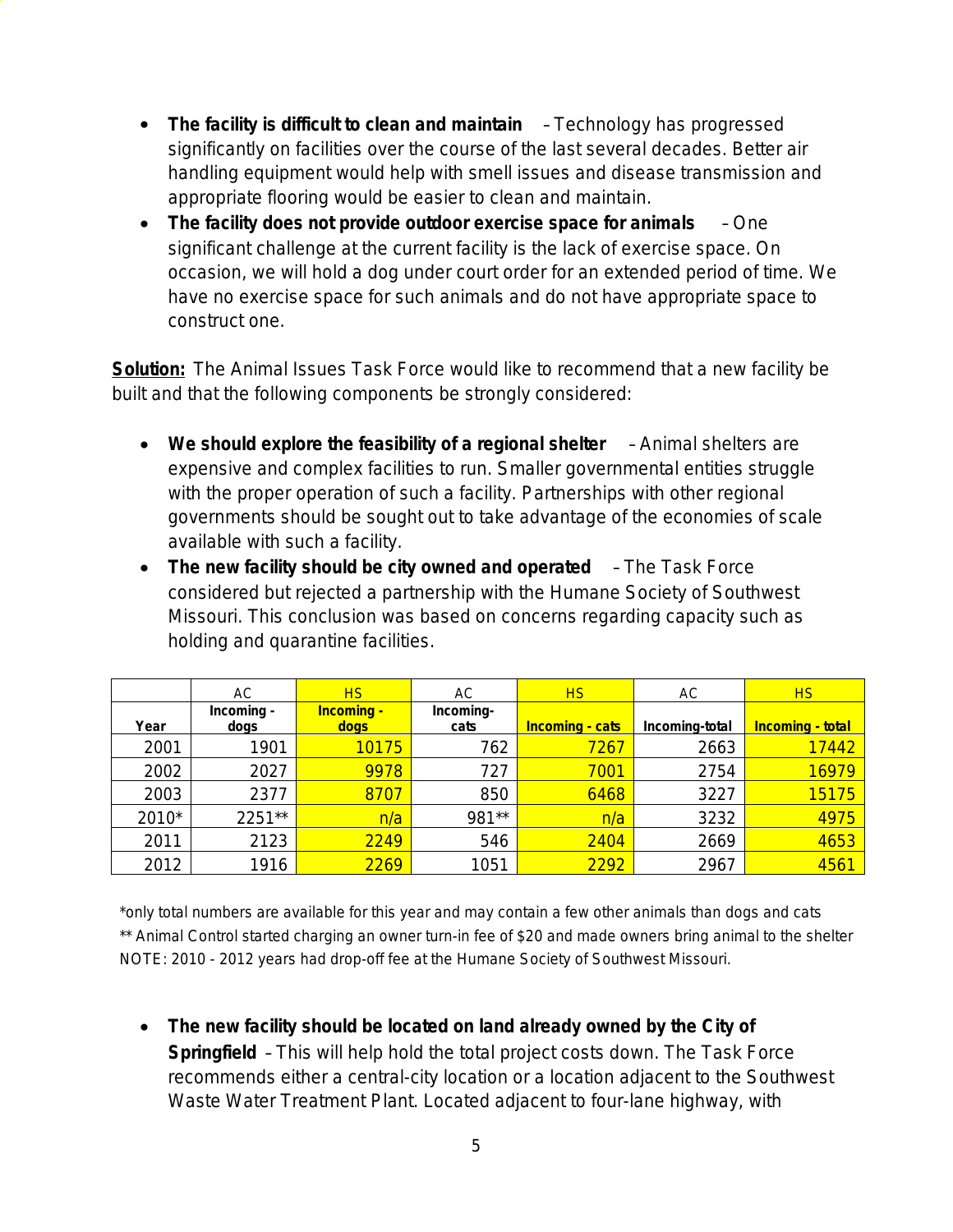existing public infrastructure, the property provides expansion opportunities and better accessibility.

- *The new facility should provide state-of-the-art space for: veterinary treatment, adoption rooms, educational programs, quarantine, meeting rooms, laundry facilities, storage, isolation ward, exercise runs, etc.*
- *Cremation facility or contract with commercial entity*  Currently, animals that are euthanized are placed in the City's landfill. We would like to explore a cityowned cremation facility or a partnership with an existing facility for such a service. This could potentially serve as a profit center for the facility.

**Budget:** At this point it is difficult to determine a total budget for such a facility. Much will depend on the number of regional entities that show interest in partnering with the City on such a project. This project has been placed in the City's Capital Improvement Plan at a total budget of \$2.5 million. The next logical step is to hire a consultant to determine size requirements and budgetary parameters.

**Funding source:** The appropriate funding source for such a project would be either municipal bonds or revenues through the level property tax.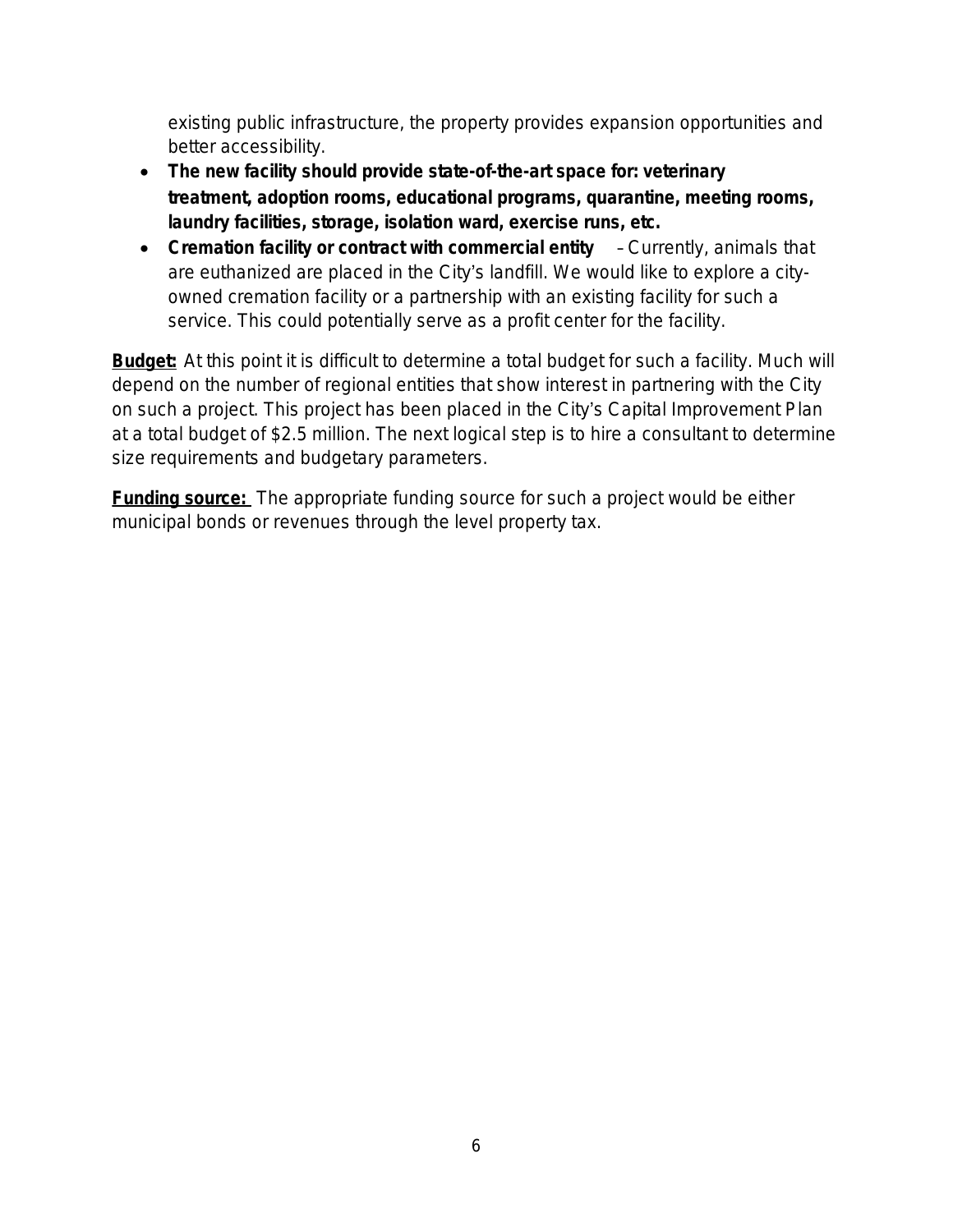# **City of Springfield Partnership to Promote Responsible Pet Ownership Animal Issues Task Force Recommendation # 2 Programs**

#### *Goal: To implement additional programs that will prove beneficial to our community.*

**Purpose:** The programs outlined below will reduce intake at the pound, lower Animal Control costs, and increase donations and public support.

**Rationale:** There are numerous programs that are being utilized across the country that, if implemented, would benefit our community. To effectively address responsible pet ownership, a strong mix of legislation, advocacy and education is needed. The programs outlined below can be an important addition to addressing needs in the community.

- *Establish Mandatory Dog Licensure/Voluntary Cat Licensure* A licensure program could be administered by an external company such as PetData, which requires no City staff. A licensure program could yield a number of valuable benefits to pets, their owners and the City. The purpose of licensing is to decrease intake, increase return-to-owner rates, increase rabies vaccination compliance, and incentivize owners to spay and neuter their pets. Licensing fees would be differential — that is, pet owners whose pets are not spayed or neutered would pay a considerably higher fee. Benefits of licensing could include:
	- o Free Ride Home program-Animal Control would attempt to provide a free ride home to currently licensed animals
	- o Discounts on spay/neuter procedures, veterinary services, and/or local retailers
	- o Memberships to Cruse Dog Park
- *Create a Friends-of-the-Pound Group for Fundraising and Advocacy* Animal Control should develop a Friends-of-the-Pound group modeled after Friends-ofthe-Zoo. This group currently raises one-third of the annual budget for Dickerson Park Zoo. A director's position should be initially funded by the City, with the understanding that the funding would be reduced yearly for the next three years, at which point the position would be self-funded. A strong, well-trained volunteer presence could partially run the following programs: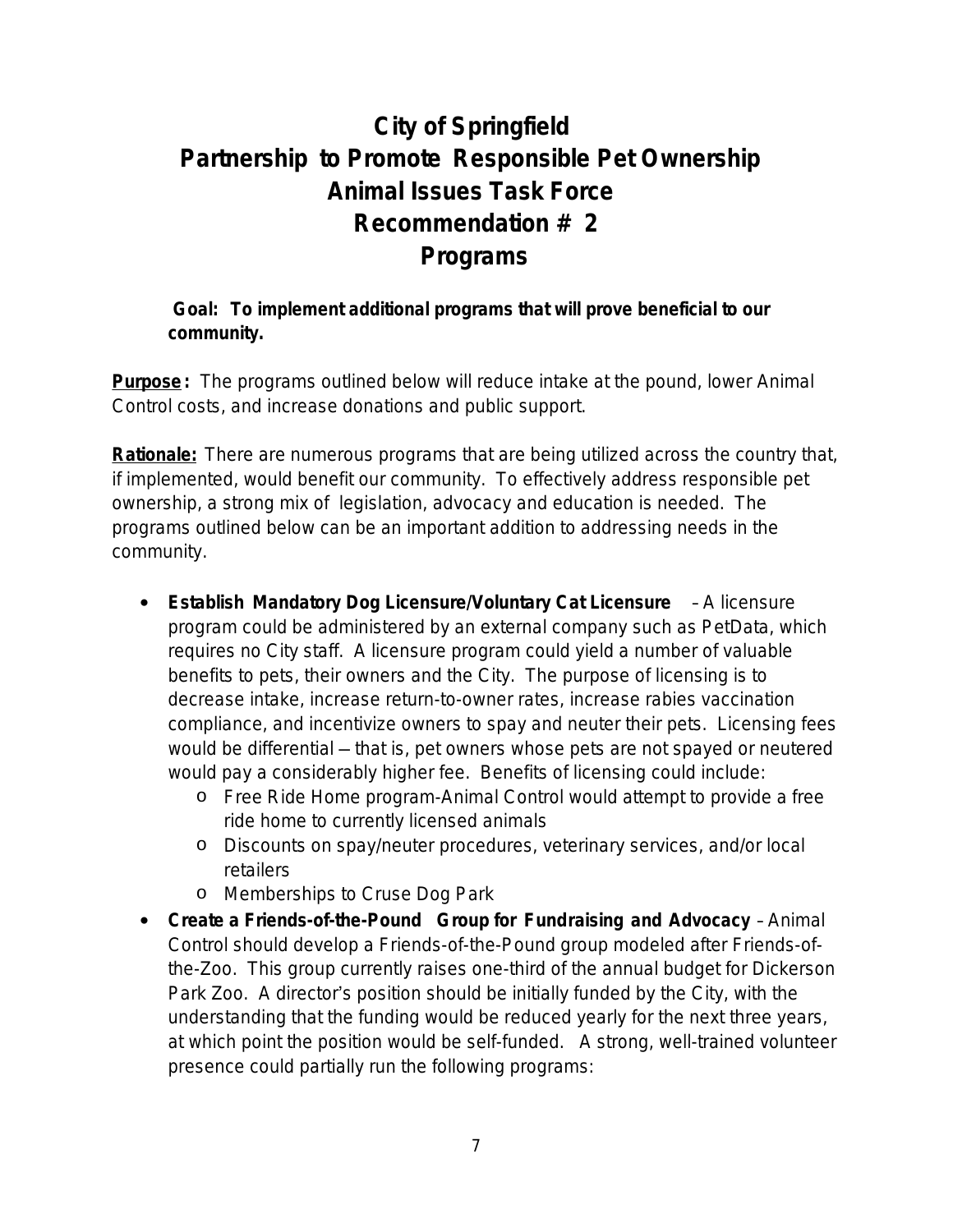- *o On-Site Adoption* With a new facility in place providing adequate space, the Health Department should establish a program to provide direct adoption of dogs and cats to private individuals on-site at the shelter, as well as mobile locations. This program has the potential to be run by one of our current rescue partners with the expertise of preparing animals for adoptive homes.
- *o Community Education* We encourage the establishment of an ongoing community education program. A public awareness campaign is badly needed to address those issues most likely to result in homeless animals. For example, most people are not aware of the young age at which a puppy or kitten can be safely spayed or neutered, resulting in a large number of accidental litters and increasing shelter intake.
	- *Community Cat Education* Unowned, outdoor cats are such a persistent problem in Springfield that a special education program for this issue should be developed.
- o *Volunteer Public-Relations Committee* A public relations committee could focus on education efforts, outreach, adoptable pets, needs of the shelter, or any other issue deemed important. This function could be part of the mission of the proposed ongoing Animal Issues Input Group.
- *o Pet Foster Home Placement Program* Animal Control should develop and support a pet foster home placement program to ensure that all adoptable animals are rescued from the shelter.
- o *Pet-Friendly Rental Housing List* A pet-friendly rental housing list should be compiled and posted on the Health Department website. Since many people surrender pets because of housing restrictions, this service would help them to find housing that accepts pets, keeping more animals out of the shelter system.
- o *Help Desk program* A Help Desk could resolve many of the situations causing people to bring their pets to shelters, preventing animals from entering the shelter system and saving the City money in the process. Services could include information and moral support. Referrals would be made for behavior modification, training, spay/neuter services, Trap Neuter Return, veterinary care, or pet food.
- o *Barn Cat Adoption Program* A Barn Cat Adoption Program could offer a new chance at life for feral cats that cannot be returned to their original home.
- *Continue Partnership with Rescues* Animal Control should continue to partner with more than fifty existing rescue groups such as C.A.R.E. and Halfway Home. Existing licensed and approved rescue agency partners in good standing should be listed on the Springfield-Greene County Health Department's website.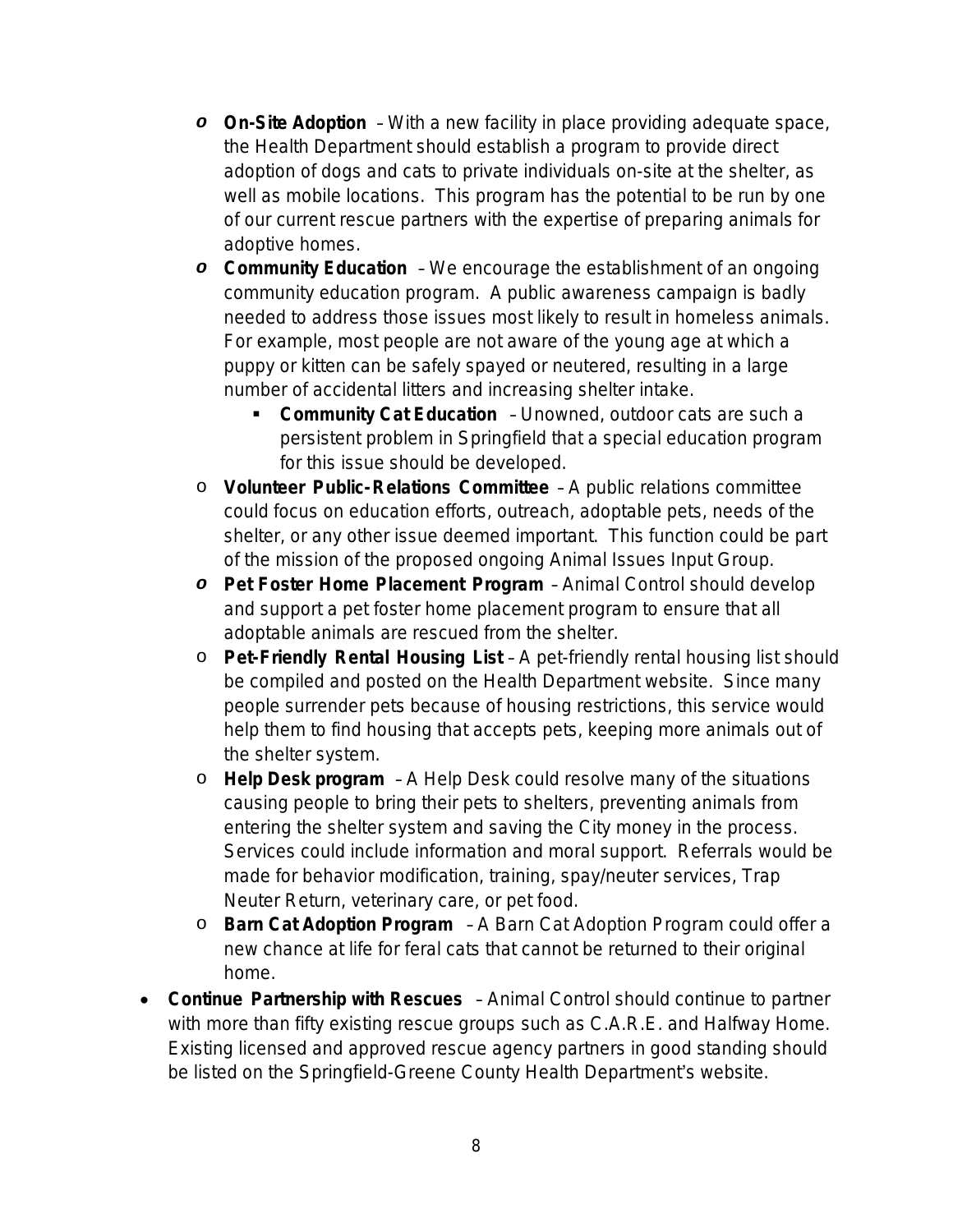- *Continue Partnership with SAAFhouse* The partnership between Animal Control and SAAFhouse is critical to the local pet population puzzle. The provision of low-cost spay/neuter surgeries provides a positive impact on the local pet population by preventing unintentional litters of puppies and kittens.
- *Strengthen Partnership with Humane Society of Southwest Missouri*  Animal Control should seek more collaboration with the Humane Society of Southwest Missouri.
- *Continue to Facilitate Lost -and-Found Programs* Animal Control should continue to take part in, promote and/or help facilitate existing lost-and-found animal programs in the community.
- *Establish Community Advisory Meetings* Periodic meetings could be held in which volunteers, rescuers, and concerned citizens come together to give feedback, ask questions, discuss topics of interest, and make recommendations. These meetings would give insight into the needs of the community, provide creative suggestions, and gain public support. This function could be part of the mission of the proposed ongoing Animal Issues Input Group.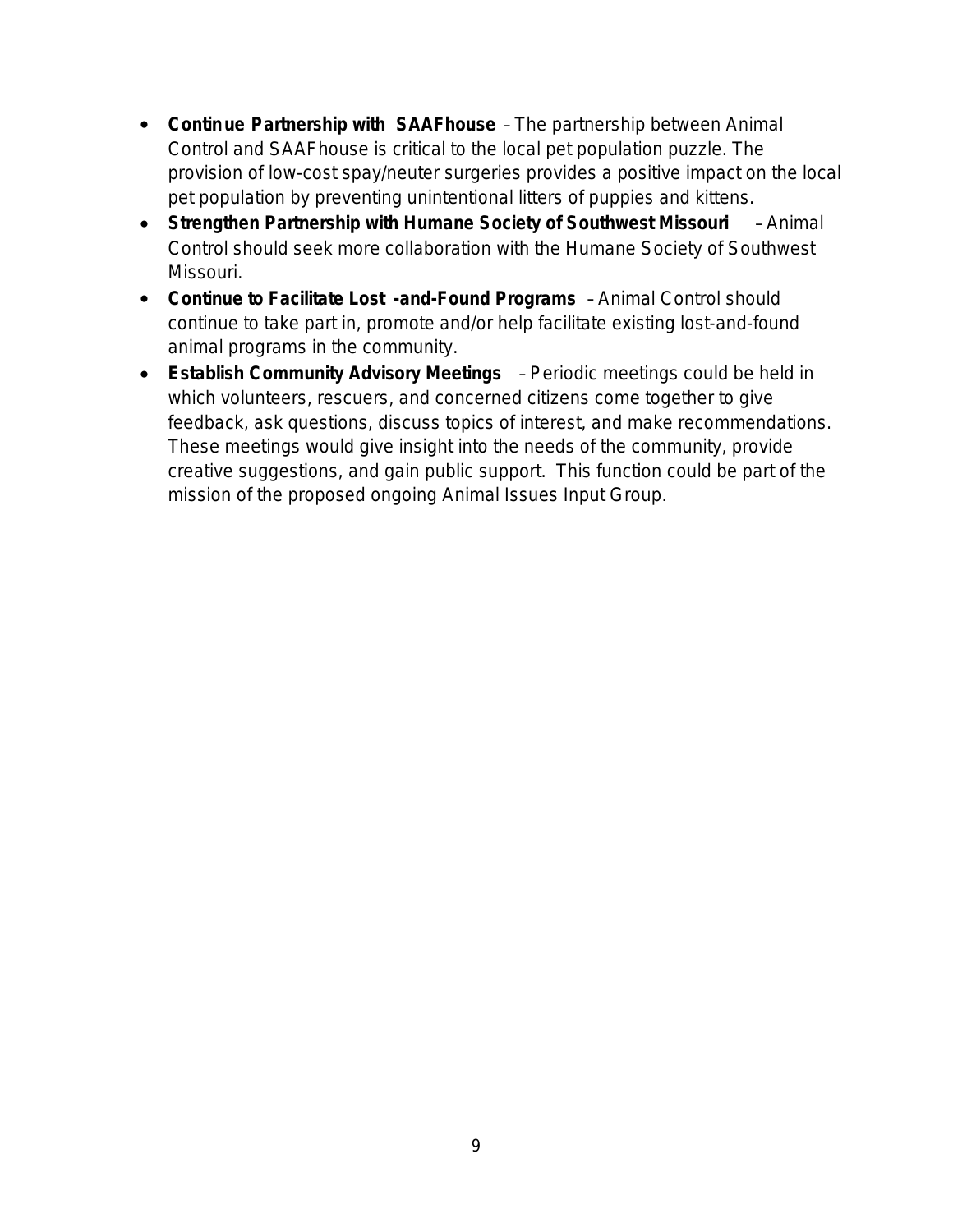# **City of Springfield Partnership to Promote Responsible Pet Ownership Animal Issues Task Force Recommendation # 3 Policies and Legislation**

*Goal: To d evelop a long- range plan of action to make Animal Control selfsupporting by dedicating revenue generated by programs directly to Animal Control instead of general revenue. A combination of differential dog licensing and revenue generating programs including a* "*Friends of the Pound*" *not-for-profit organization would have the potential over time to fund the program.* 

**Purpose:** The Animal Issues Task Force recommends that City Council consider modifying current legislation and program policies to be based on the following:

- Partner with Springfield pet owners to provide a pathway to responsible pet ownership using a combination of incentives, education, and programs.
- Require license and permanent ID for dogs; provide the same for cats on a voluntary basis.
- Provide low cost spay/neuter to those who are financially eligible.
- Provide programs for training/physical care/socialization and medical care to animals.
- Prevent pets from becoming a threat to the community.

**Rationale:** There are a number of additions, modifications and deletions that should be made to City ordinances. These changes will help improve conditions for animals in Springfield. Additional changes can also be made to existing shelter policies that will assist staff and volunteers in finding forever homes for unclaimed and abandoned animals.

**Legislation:** We recommend the following changes to City ordinances:

 *Implement a comprehensive pet licensure program for dogs and a voluntary licensing for cats* – To promote the philosophy of responsible pet ownership we recommend an approach to be modeled after ordinances in many cities, including Salt Lake City, Omaha, and Calgary. Responsible pet ownership revolves around the proper care and identification of an animal and preventing pets from becoming a hazard or nuisance to the community.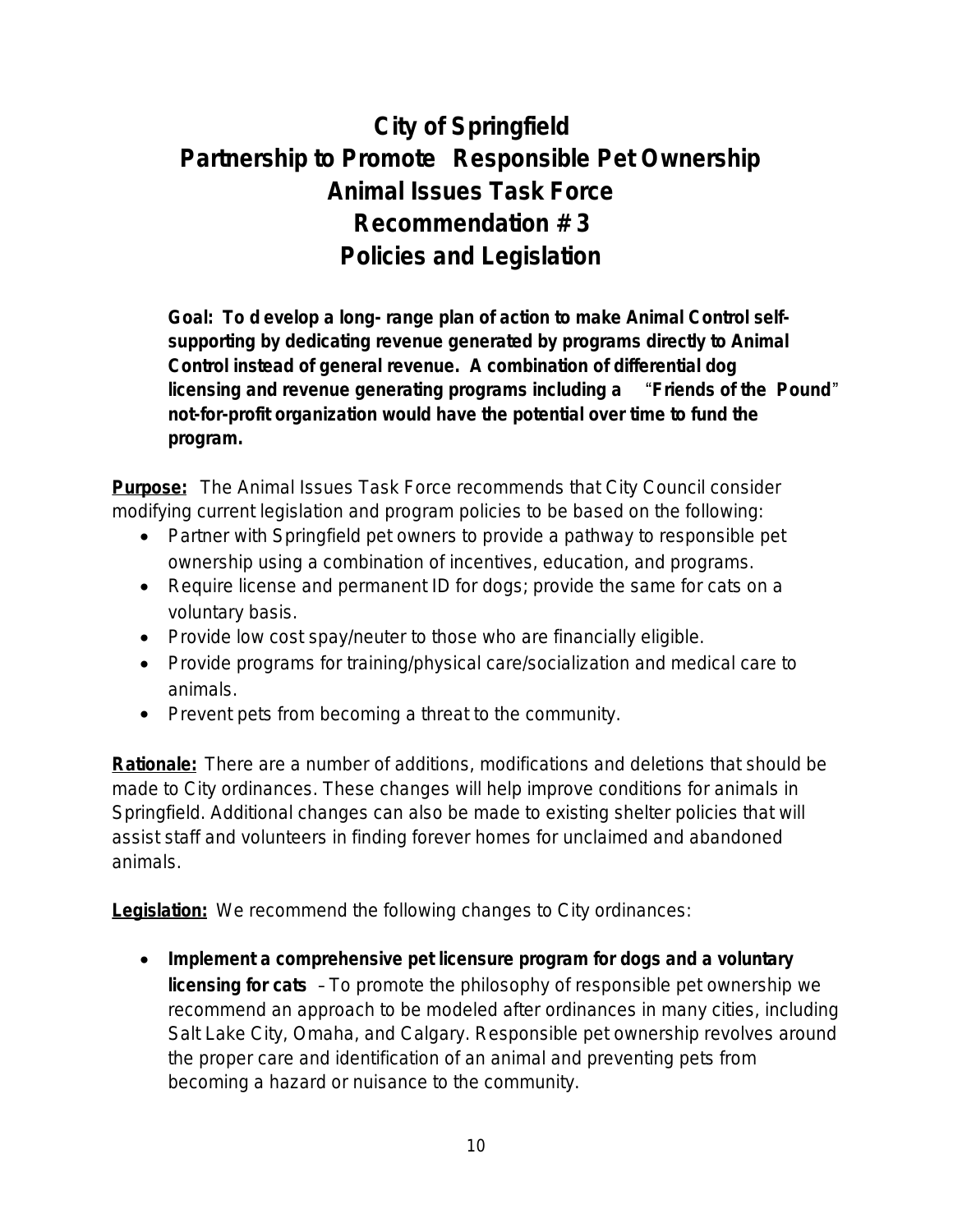- o We recommend removing the limit on the number of pets one can own. The focus will be responsible pet ownership. If the owner of any animal cannot demonstrate the ability to abide by ordinances that are associated with the care and upkeep of animals, they will no longer be permitted to harbor pets under the reckless owner provision.
- o We recommend a differential licensure approach where the licensing fees are significantly less for animals that have been spayed/neutered.
- *Define Potentially Dangerous/Vicious Animals/Reckless Owner*  This approach would be modeled after an ordinance from Omaha, Nebraska and would eventually replace the existing breed specific legislation. This would identify potentially dangerous dogs of all breeds before they seriously injure humans.
	- o Enforcement should be complaint driven. Officers will investigate whether or not the dog's behavior fits into the definition. They will talk to witnesses, victims, and the dog's owner as well as observe the dog itself to make a determination.
	- o Severity will be determined by a numerical behavioral assessment scale (example attached as appendix A).
	- o This legislative change would utilize a tiered system to manage animals that are a threat to the safety and welfare of citizens of Springfield.
		- 1. Tier I Potentially dangerous dog:
			- a) Definition
				- Any dog which, when unprovoked on two separate occasions within the prior 36-month period, engages in any behavior that requires a defensive action by any person to prevent bodily injury to a human when the person and the dog are off the property of the owner or keeper of the dog, or
				- Any dog which, when unprovoked, bites a person causing a less severe injury than as defined under the vicious dog provisions below, or
				- Any dog which, when unprovoked, on two separate occasions within the prior 36-month period, has killed, seriously bitten, inflicted injury, or otherwise caused injury by attacking a domestic animal off the property of the owner or keeper of the dog.
				- b) Owners of potentially dangerous dogs will be subject to the following provisions: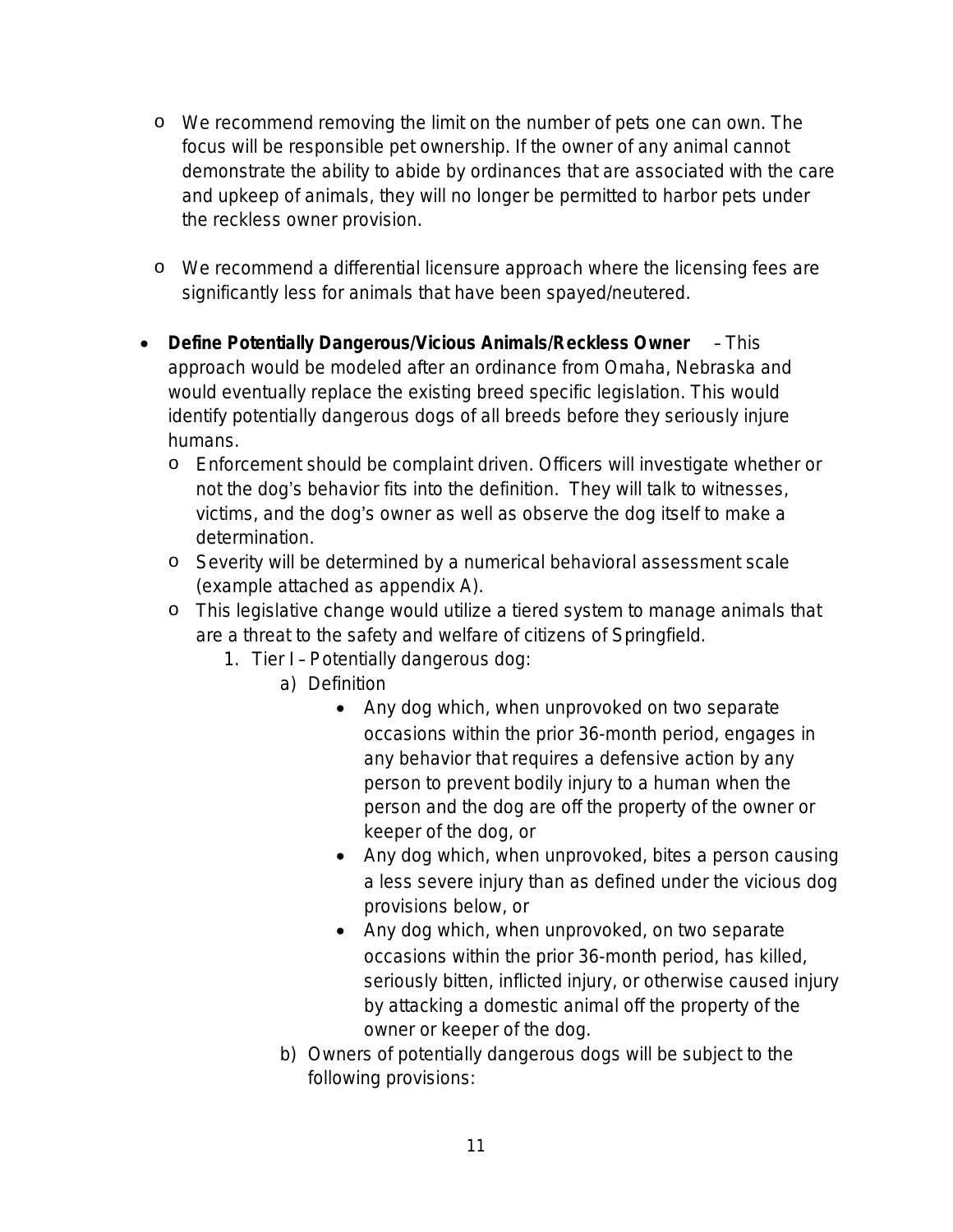- Never allow the dog to be off the property unless on a 6foot leash and under control of a person at least 18 years of age.
- Spay or neuter the dog within 30 days of the declaration.
- Micro-chip the dog within 30 days of the declaration
- Obtain a potentially dangerous dog license (price to be determined). The license must be on the dog at all times and will be color differentiated from regular license tags.
- c) In addition, these provisions may be added depending on the situation:
	- Muzzle the dog whenever outside the home or securely fenced yard.
	- Attend a responsible pet owner class approved by Animal Control staff within 90 days of the declaration.
	- Attend, with dog, a dog behavior class approved by Animal Control staff within 90 days of the declaration.
	- Carry \$100,000 liability insurance.
- d) After 12 months of appropriate behavior, the PDD declaration drops off. As a transition to expanding the Potentially Dangerous Dog/Vicious Dog legislation to all breeds, the task force recommends all dogs currently registered in BSL to follow the requirements of PDD on the effective date of this ordinance. Those dogs that comply with the requirements of PDD and have no violations with Animal Control will have the PDD requirements drop off after one year.
- e) Owners who are convicted of one or more violations of the ordinance on three separate occasions in a 24 month period, or who fail to follow the requirements of owning a Potentially Dangerous Dog/Vicious Dog can be declared a reckless owner.
- 2. Tier II Vicious Dog
	- a) Definition
		- Any dog which, when unprovoked, in an aggressive manner, inflicts severe injury on or kills a human being, or
		- Any dog previously determined to be and currently listed as a potentially dangerous dog which, after its owner or keeper has been notified of this determination, continues the behavior described in the potentially dangerous dog definition or is maintained in violation of not following the provisions for maintaining a potentially dangerous dog.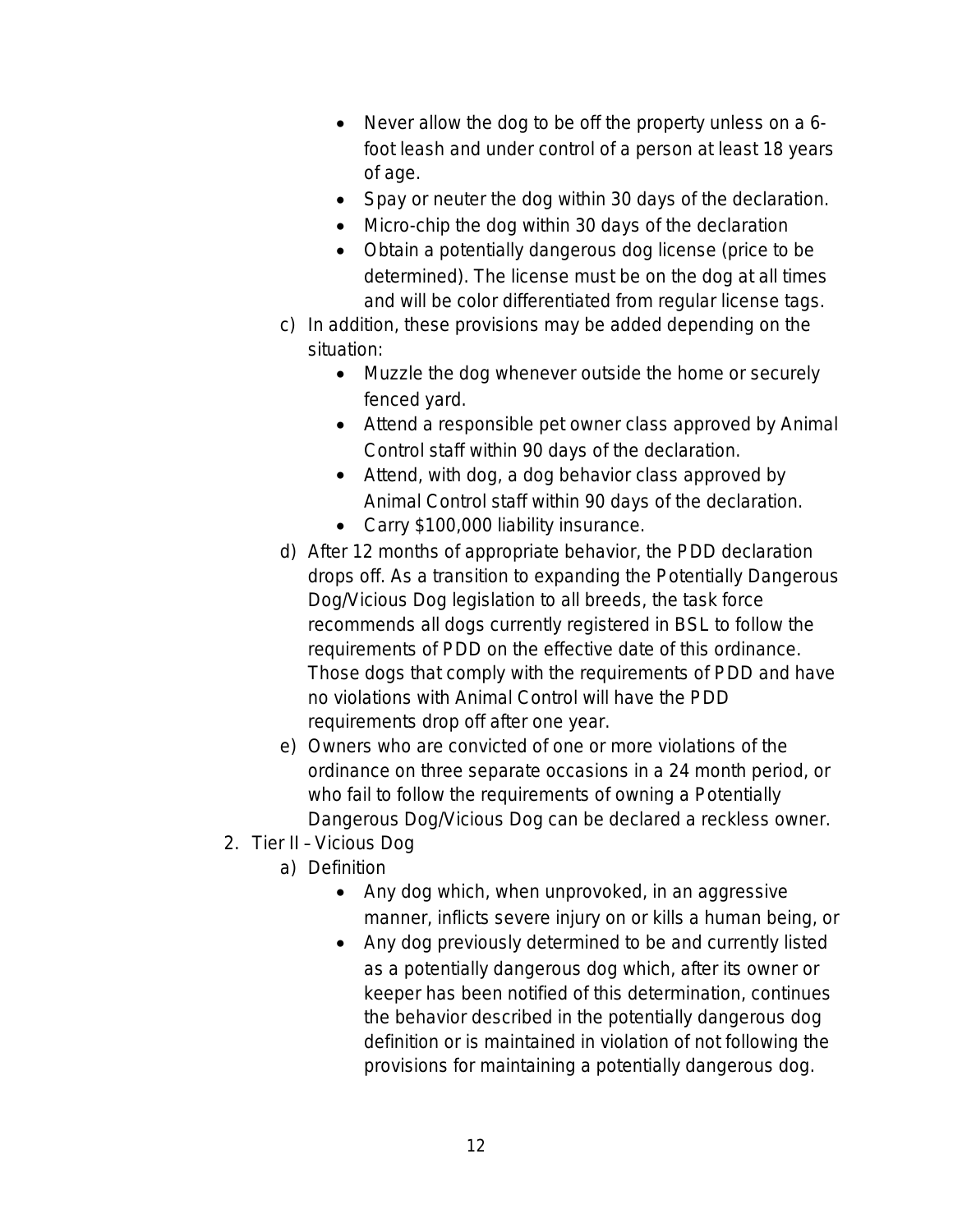- b) Any dog declared vicious by the hearing examiner may be ordered euthanized upon the expiration of the appeal period.
- c) Owners of dogs deemed to be vicious will be subject to the following provisions. Once a dog is declared vicious, they retain that classification for life. Such provisions are a requirement for the life of the animal:
	- Never allow the dog to be off their property unless on a 6 ft. leash, under the control of a person at least 18 years of age.
	- Spay or neuter the dog within 30 days of the declaration.
	- Micro-chip the dog within 30 days of the declaration.
	- Obtain a vicious dog license (price to be determined). The license must be on the dog at all times and will be color differentiated from regular license tags.
	- Muzzle the dog whenever outside the home or outside a securely fenced yard.
	- Attend a responsible pet owner class approved by Animal Control staff within 90 days of the declaration.
	- Attend, with dog, a dog behavior class approved by Animal Control staff within 90 days of the declaration.
- d) In addition, depending on the situation, the owner would be required to hold a \$100,000 liability insurance policy.
- e) Owners who are convicted of one or more violations of the ordinance on three separate occasions in a 24-month period, or who fails to follow the requirements of owning a PDD/vicious dog can be declared a reckless owner.
- 3. Tier III Reckless Owner
	- a) Definition
		- Reckless owner designation is applied to repeat offenders of animal control ordinances such as a dog repeatedly running at large, not adhering to the requirement of maintaining a dangerous dog, or not providing adequate food/water/shelter for an animal.
	- b) Owners deemed to be "reckless" may be required to forfeit their privilege to have a pet for up to 4 years.
	- c) The designation is applied to the address where the owner resides to prevent transfer of animals to family members.
- *Create an Animal Transfer License*  This approach would be utilized to reduce pet sales in parking lots. This, in turn, will reduce impulse pet ownership,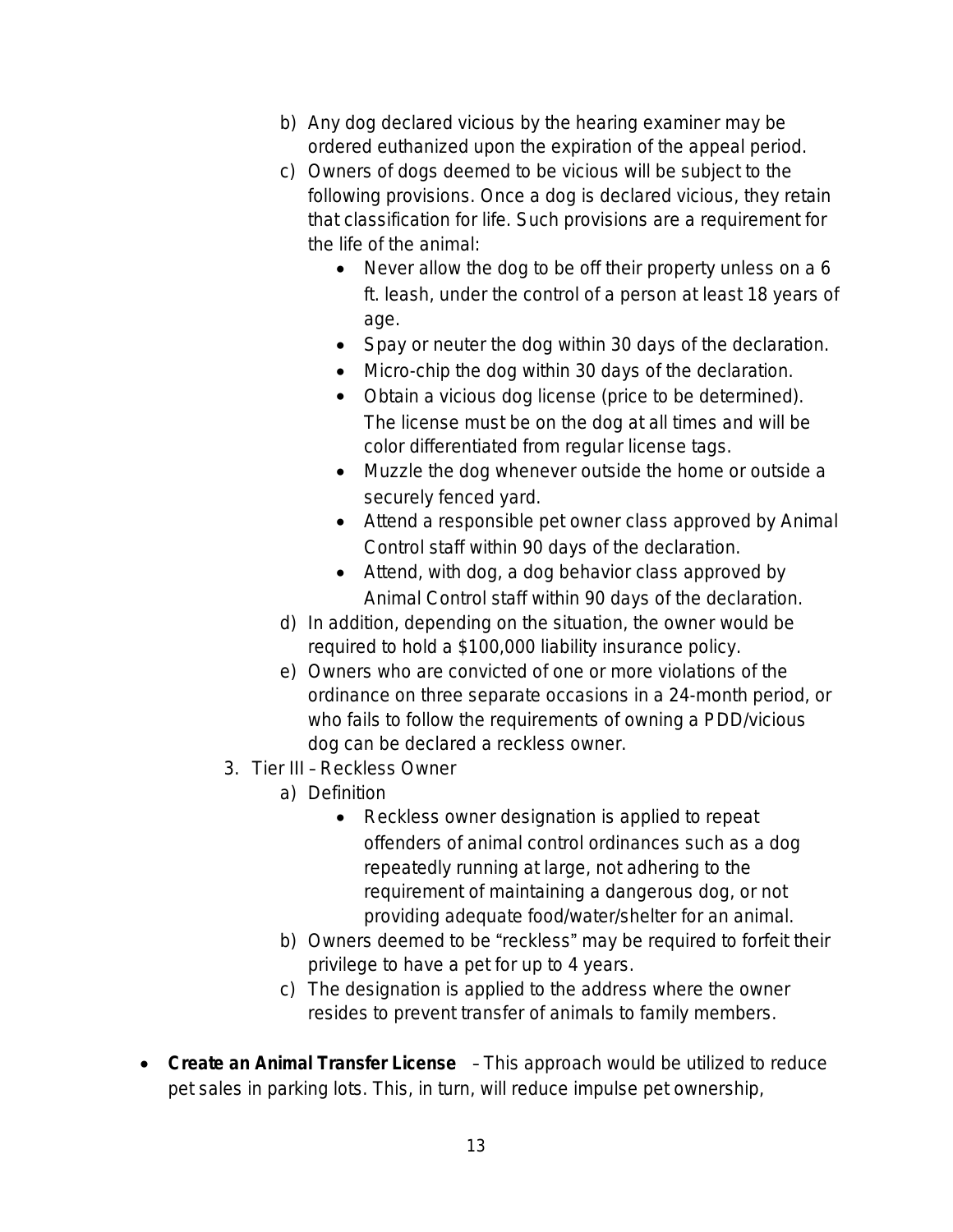preventing these animals from later ending up at Animal Control after the puppy cuteness wears off.

Individuals who transfer ownership of animals in parking lots or other public settings would be required to apply for a city license, whether a fee is charged for the animal or not. The license would be valid for 30 days. Individuals who do not obtain the necessary licensure would be ticketed and subject to a significant fine. Not required for licensed rescue transport.

- *Create a legal definition of* "*owned cat* " A cat that spends time in a climate controlled dwelling and/or has identification on their body to link them back to an owner, such as an identification tag on break away collar or microchip.
- *Institute a Limited-Tethering Ordinance*  Research shows that the act of tethering an animal for extended periods of time increases the likelihood of aggressive behavior in the animal. The group proposes placing time limits on how long an animal can be tethered. An alternative to tethering is a dog trolley system which provides more range of motion and reduces the risk that the dog wil become entangled with another object. Review the current ordinance dealing with Food, Water and Shelter; giving consideration to the size of enclosure required for dogs spending the majority of their time in outdoor pens*.*
- *Remove the provision found in Chapter 18; Section 55 which allows the Health D epartment to release animals to accredited public schools for research purposes* – This practice does not occur, but it is best if the language is removed from the City Code Book.
- *Create an on- going Animal Issues Input Group* This group would serve as an advisory committee to City Council with regard to animal issues.